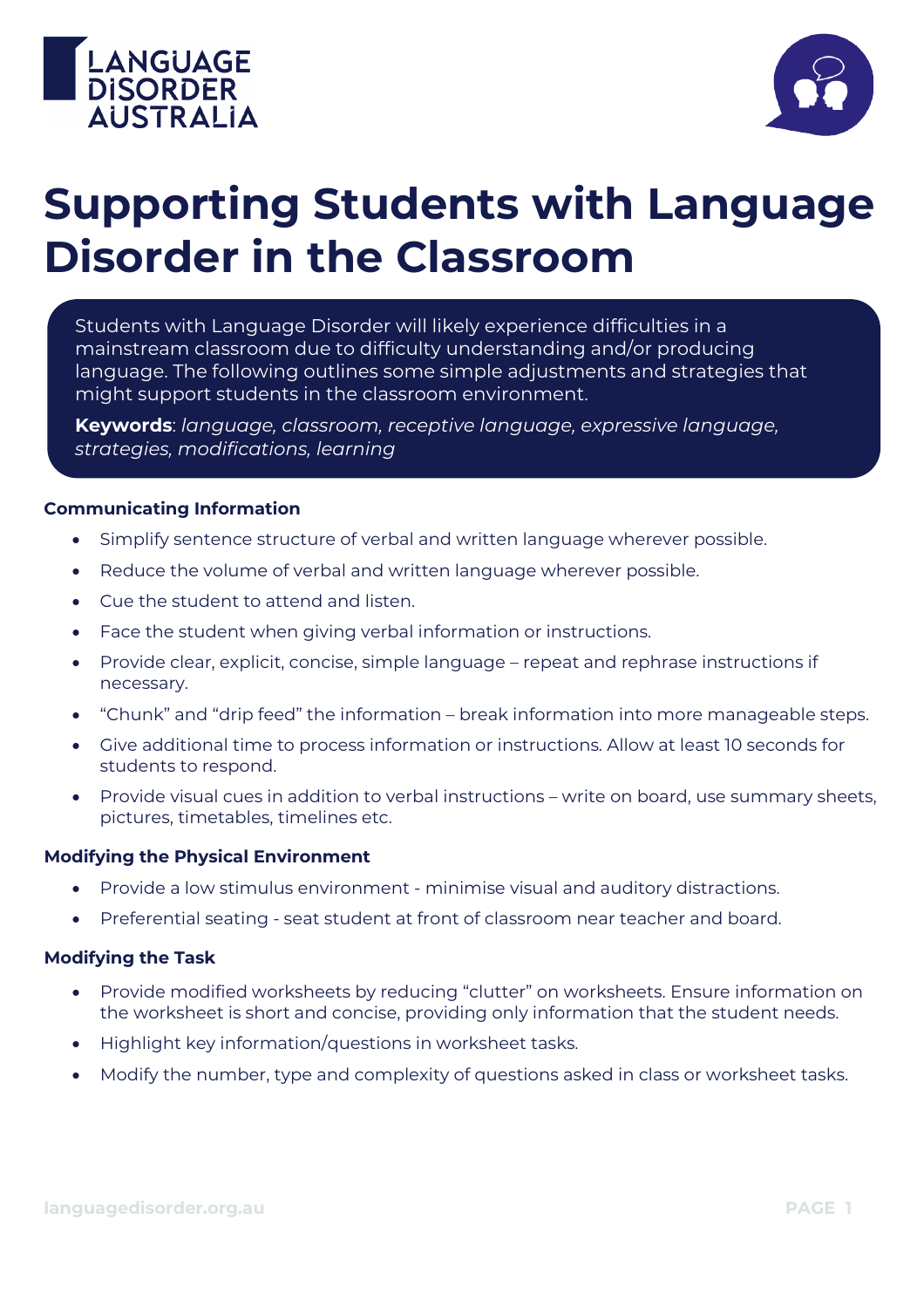



### **Teaching Methods/Tools**

- Brainstorm ideas as a group at the commencement of tasks.
- Ask questions to stimulate interest and thoughts, and to generate ideas.
- Use Blank's levels of questioning appropriate to the understanding of the child.
- Check level of understanding do not assume the students understands use open ended as opposed to 'yes/no' questions (e.g. "How are the snake and the lizard different?" instead of "Are the snake and lizard different?").
- A graphic organiser is a visual display to express knowledge, concepts and thoughts, or ideas and the relationship between them. Different types of graphic organisers include concept maps, mind maps, story maps, and Venn diagrams.
- Use concrete materials to explain new concepts before progressing to more abstract materials.
- Demonstrate new concepts where possible.
- Avoid having the student read or present in front of the whole class *–* at very least provide opportunity for the student to practise oral presentations initially with a teacher or school assistant or a small group of peers.
- Pre-teach vocabulary and concepts determine relevant vocabulary, provide explicit explanations of the meaning of words such as synonyms, use word webs, and provide lists of words at designated times (e.g. at beginning of each section of work or beginning of term) to support staff and/or parents/caregivers.
- Provide opportunity for students to use word processing in addition, or as an alternative to handwriting – handwriting is often an added load for students. Use word processing functions such as spell check and synonyms, and make use of language supporting software (e.g. *Read and Write Gold*).
- Provide a scribe if necessary to help get an idea down.
- Give choices for the student's own learning such as working alone or in a group, selecting questions to work on, reading alone or with a friend, handwriting or word processing – give student some ownership and responsibility for their learning.
- Incorporate student's interests where possible. Use student's strengths, skills, areas of expertise, and gifts as tools for teaching.

#### **Organisational Support**

- Help with self-organisation using colour-coded timetables and books, using checklists and prioritising tasks, and allocating a time for clean-up and organisation of school equipment.
- Support transitions when moving from room to room and task to task. Provide reminders to the whole class about the transition and allocate peer support for students who require help.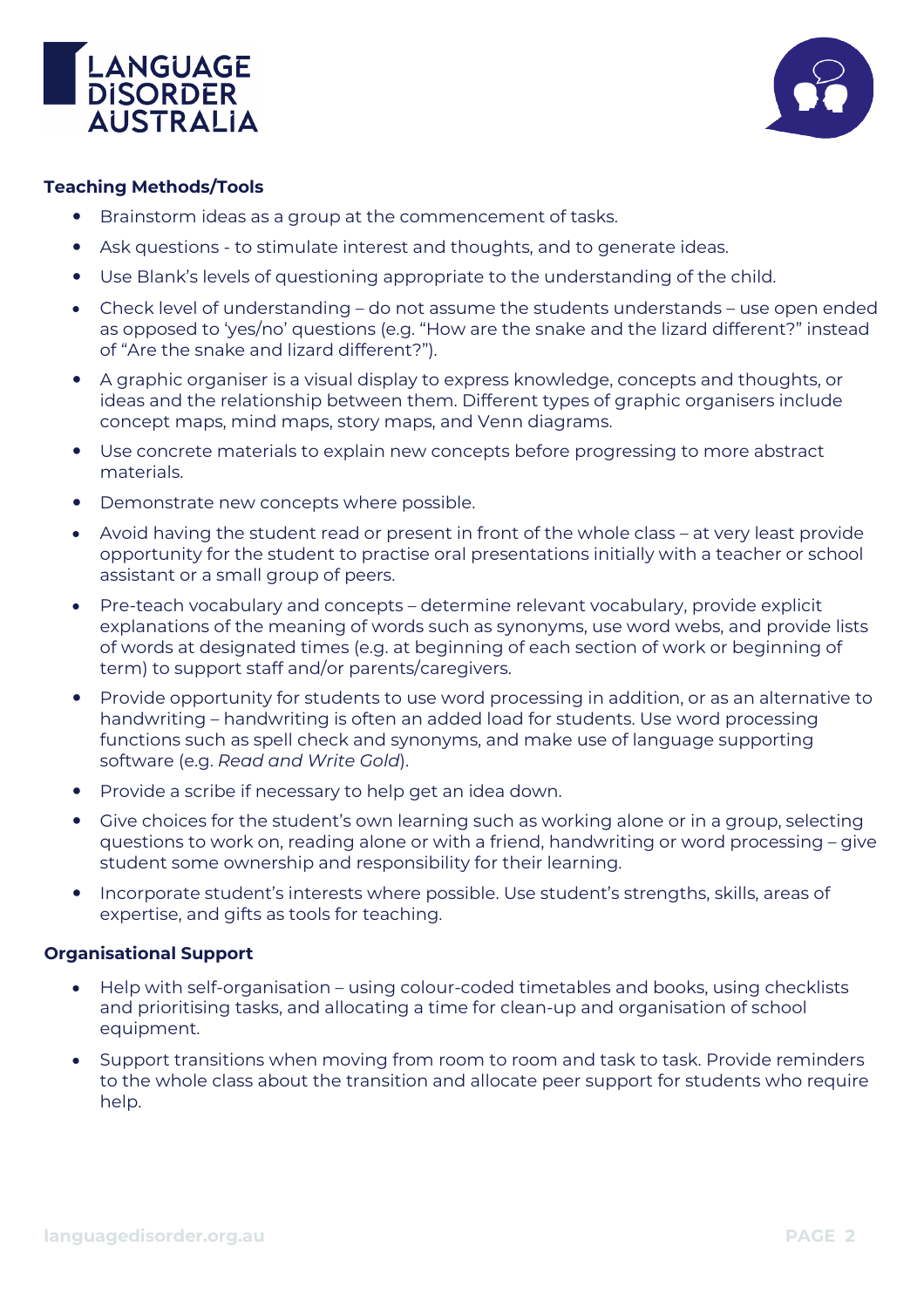



## **Creating Optimal Social/Emotional Environment**

- Provide a positive and inclusive classroom environment respect for individual differences, support and encouragement, peer and adult role models.
- Provide clear and consistent behavioural expectations and consequences.
- Explicitly teach social rules and appropriate language to use with peers.
- Learn about the student from the student many students have insight and can provide information about what works best for them. This also helps students take responsibility for their learning.
- Focus on strengths and successes what can the student do well, what has worked in the past, what has worked to create success.
- Give positive feedback and praise provide regular praise as it is a very powerful tool to motivate students to achieve to their best standard. It is also important to provide explicit praise describing what the student has done well. Some examples of praise include:
	- $\bullet$  I like the way you  $\_\_$
	- Great job, you have really improved in  $\equiv$
	- It is great the way you have persisted through this task
	- You've shown really good use of
- Encourage the student to seek help, and praise them when they seek help appropriately. Students could give their teacher a visual such as a card or coloured token on the desk if the student is embarrassed to put up their hand.
- Provide information about who/ where/ how to get help.
- As skills and competencies improve, gradually withdraw support to foster independence. Encourage and praise all independent work and behaviour.

#### **Communicating with Others**

- Share information with student's learning team with regards to effective strategies, suggestions and ideas that will continue to support student's learning. This is particularly important when students move into a new year level. Be sure to include information, such as stress indicators for the student, in addition to any social emotional strategies that may be in place.
- Share strategies, ideas and tips with parents/caregivers, especially to help with homework and assignments. Specific reference should be made to current classroom/learning strategies to provide consistency in the student's learning.